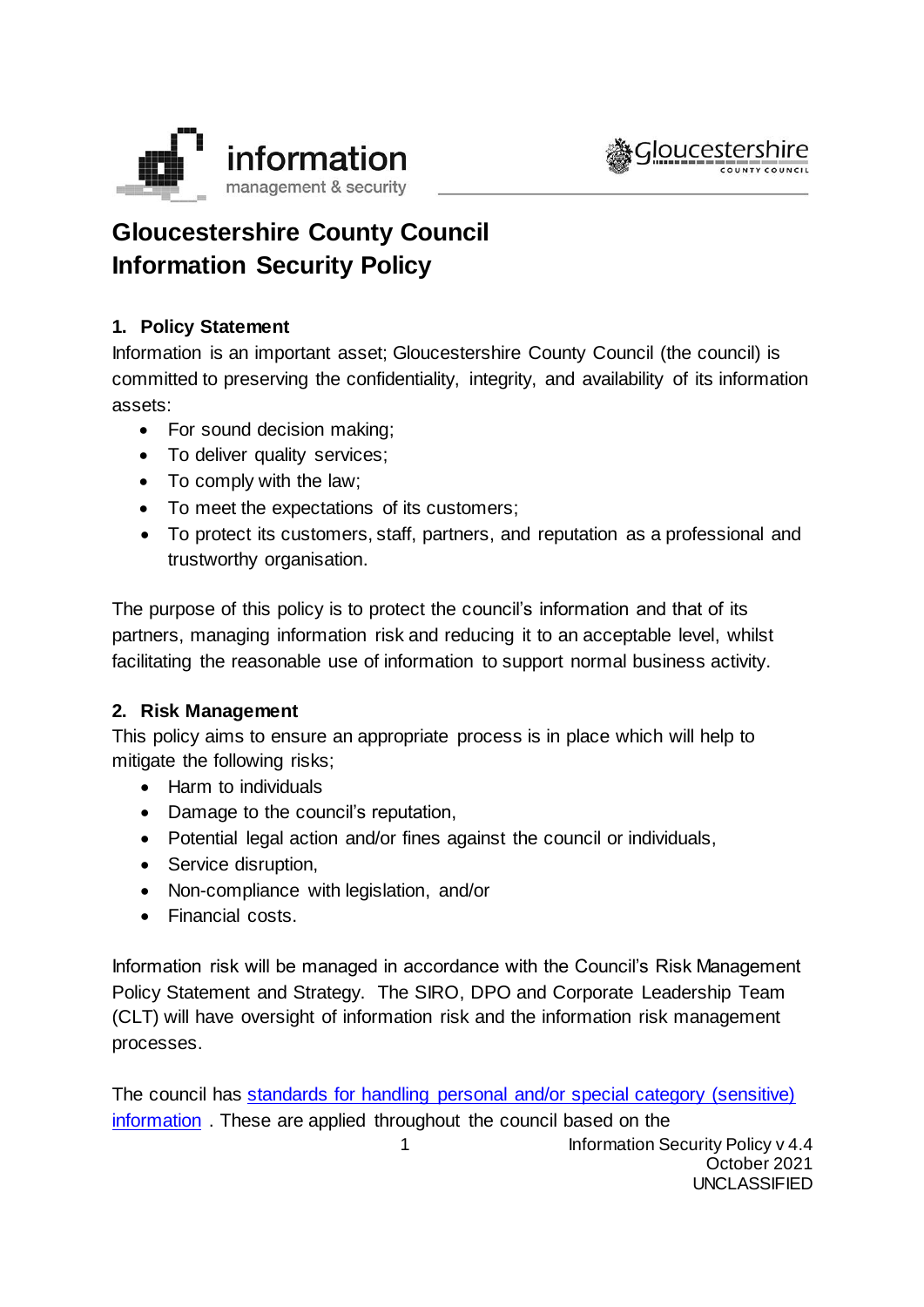confidentiality/sensitivity of the information in use. Ownership of critical information and systems will be assigned to individuals, whose responsibilities are clearly defined and communicated to them on an annual basis [\(Information Asset Owners\)](https://staffnet.gloucestershire.gov.uk/internal-services/information-management-service/information-asset-owners-iao-help-guidance/).

# **3. Scope**

This policy applies to all councillors, employees, partners, contractors and agents of the council (i.e. users) who use or have access to council information, ICT equipment or ICT facilities.

All such users are expected to comply with this policy at all times when using the council's information, ICT equipment, or ICT facilities, whether accessed locally or remotely (e.g. via the Council's Remote Access Gateway, or via any council owned device). Breach of this policy may be dealt with under the council's Disciplinary and [Dismissals Procedure](https://staffnet.gloucestershire.gov.uk/employee-information-and-support/hr-and-employment-handbook/disciplinary-and-dismissals/) and in serious cases, may be treated as gross misconduct leading to summary dismissal.

The policy applies throughout the lifecycle of any information, from creation, storage, and use to disposal. It applies to all information including:

- Information stored electronically on databases or applications e.g. email;
- Information stored on computers, mobile devices, printers, or removable media such as hard disks, DVD/CD rom, memory sticks, tapes and other similar media;
- Information transmitted on networks;
- Information sent by fax or any other communications method;
- All paper records;
- Microfiche, visual and photographic materials including slides and CCTV;
- Spoken, including face-to-face, voicemail and recorded conversation.

# **4. Definition of Information Security**

Information security means safeguarding information from unauthorised access or modification to ensure its:

- **Confidentiality**  ensuring that the information is accessible only to those authorised to have access;
- **Integrity** safeguarding the accuracy and completeness of information by protecting against unauthorised modification;
- **Availability** ensuring that authorised users have access to information and associated assets when required.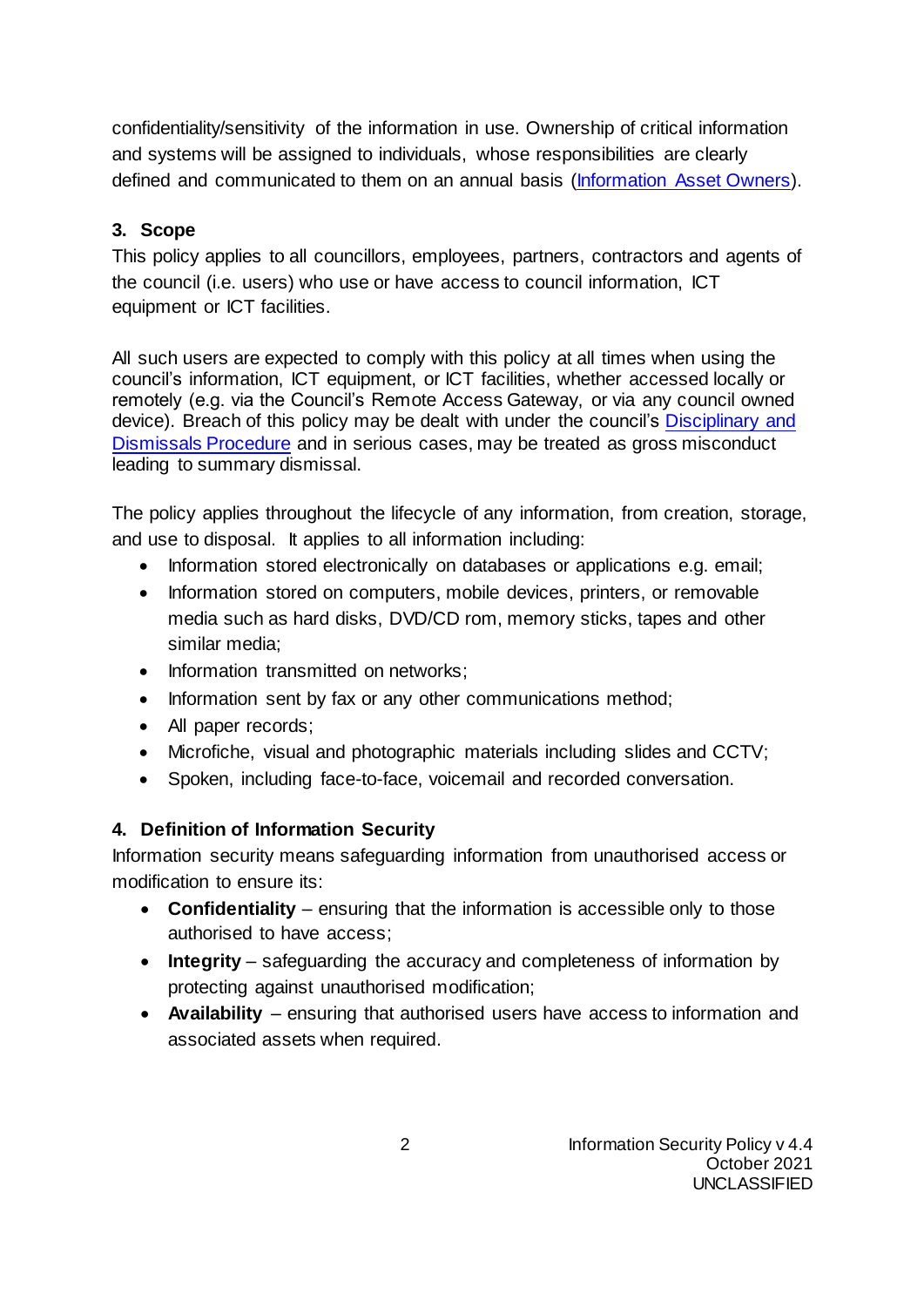## **5. Roles and Responsibilities**

# **The Council's Senior Information Risk Officer (SIRO) is responsible for safeguarding information by:**

- Initiating and overseeing the development and maintenance of the Information Security Policy and supporting documentation;
- Taking ownership of the Council's Information Security Policy, Incident Management Policy, and information risk assessment process to support and inform the Council's Annual Governance Statement;
- Advocating information risk management at Board level, ensuring Board members are adequately briefed and kept up-to-date on information risk issues;
- Reviewing and challenging the Information Security Risk Register, risks, controls, further actions, and progress, ensuring that identified information security risks are managed and mitigation plans are robust;
- Ensuring that the council's approach to information security and information risk assessment is communicated to all councillors, employees, partners, contractors and agents;
- Ensuring that information security arrangements are regularly reviewed to ensure that they comply with this policy and other security policies and standards in place.

# **The Data Protection Officer (DPO) is responsible for safeguarding information by:**

- Providing information and advice about obligations to comply with the GDPR and other data protection laws;
- Ensuring provisions and processes are in place to:
	- o Monitor compliance with the GDPR and other data protection laws, and with data protection polices.
	- o Ensure the management of internal data protection activities;
	- o Raise awareness of data protection issues
	- o Train staff;
	- o Conduct internal audits;
	- o Provide advice on, and to monitor, data protection impact assessments;
	- o Ensure co-operation with the supervisory authority; and
	- $\circ$  To have a point of contact for individuals whose data is processed (employees, customers etc.).
- Being the first point of contact for supervisory authorities.

## **Directors and managers are responsible for safeguarding information by:**

- Promoting information security to all employees, contractors, partners and agents within their service area;
- Ensuring that employees understand and adhere to the Information Security Policy and its associated policies and procedures;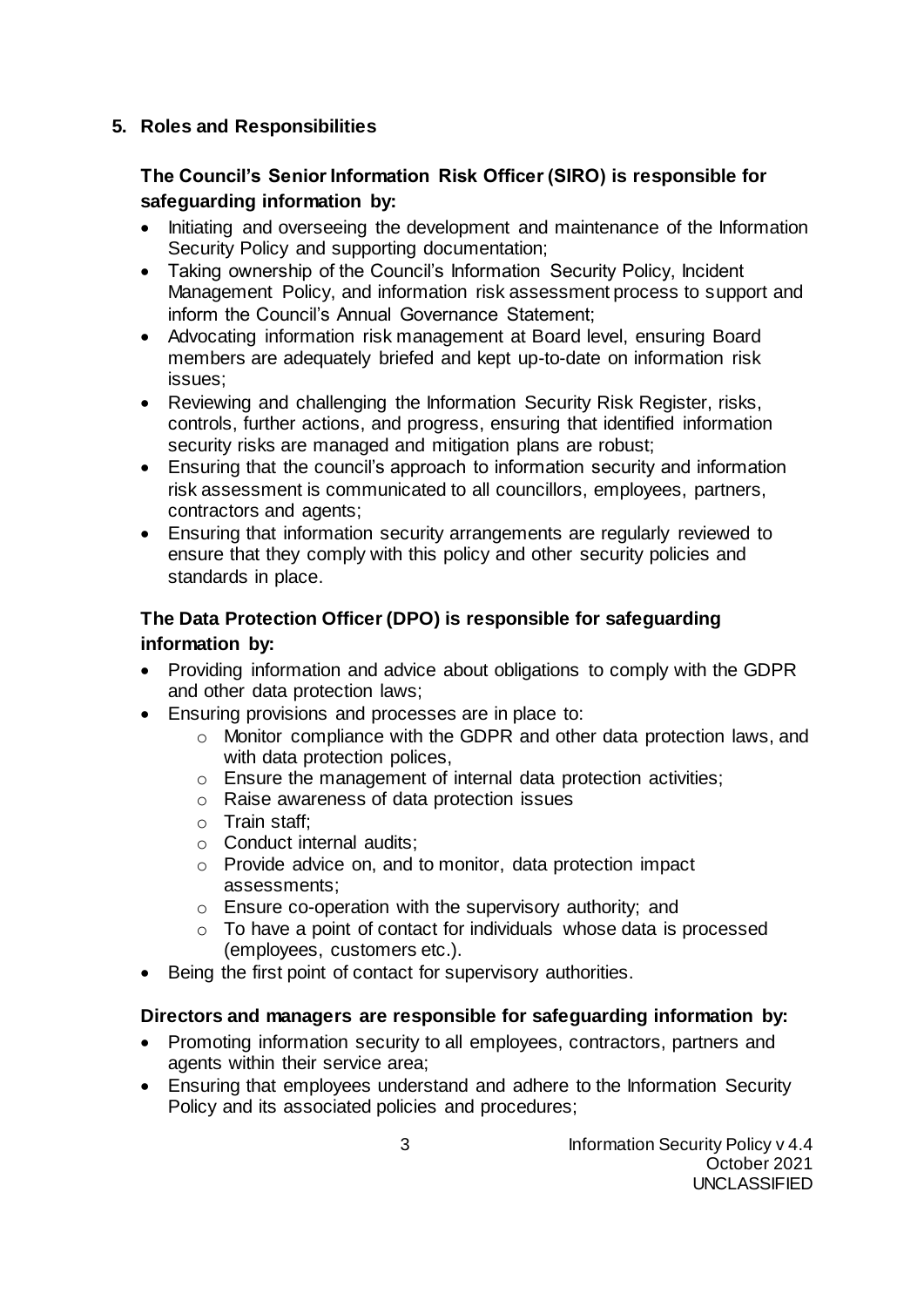- Ensuring that information security requirements are specified in partnership agreements and third party contracts;
- Assigning Information Asset Owners for all information in their area of responsibility (Directors);
- Ensuring that regular information risk assessments are undertaken, and controls proportionate to the risk are implemented to protect their information;
- Ensuring that information security communications are effectively cascaded to all staff, partners, contractors and agents;
- Ensuring that information security is an integral part of all service processes;
- Providing the Directors' Assurance Statement on Information Risk Governance to inform the Council's Annual Governance Statement (Directors);
- Ensuring effective business continuity and disaster recovery plans are in place.

## **Information Asset Owners (IAOs) are responsible for safeguarding information by:**

- Understanding what information is held, added, removed, how information is moved, who has access and why;
- Understanding and addressing risks to information assets;
- Undertaking information risk assessments for critical information assets on a regular basis. Ensuring that threats and vulnerabilities are identified, risks are assessed and appropriate decisions made regarding the risks that are accepted, and those to be mitigated by control measures to reduce the risk to an acceptable level;
- Updating information asset registers;
- Undertaking monitoring to ensure that security controls continue to be effective;
- Managing the residual information risk;
- Ensuring that in respect of their information asset, policies and procedures are followed;
- Providing assurance on the security and use of their information assets to their Director to inform the Council's Annual Governance Statement.
- Completing annual refresher training
- Ensuring appropriate handover of the role takes place if/when ownership changes.

# **The Information Management Service is responsible for safeguarding information by:**

- Providing information security advice and support to the SIRO, DPO, Directors, Managers, IAOs and staff;
- Developing and maintaining appropriate information security policies, procedures and guidelines to protect the council's information;
- Promoting information security awareness and structured information risk assessment;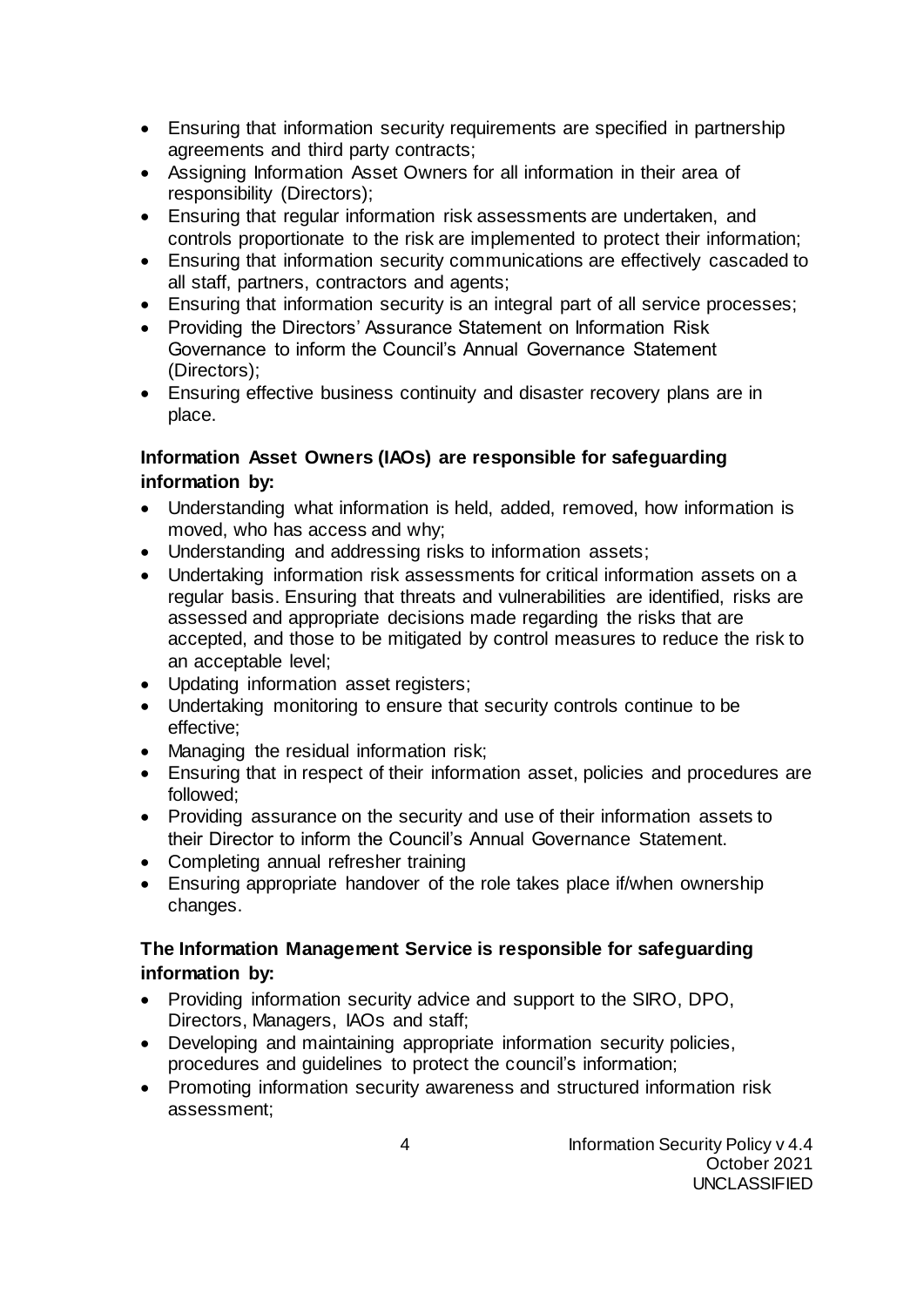- Providing advice and guidance to enable IAOs to identify and manage information risks;
- Providing information security training.

# **ICT are responsible for safeguarding information by:**

- Providing information security advice and support to the SIRO, DPO, Directors, Managers, and IAOs;
- Developing and maintaining appropriate information security policies, procedures and guidelines to protect the council's information;
- Being responsible for achieving national standards (PSN, Cyber Essentials Plus) and administering appropriate technical security controls;
- Providing advice and guidance to enable IAOs to identify technical information security risks and appropriate technical security controls.

# **6. Legal and regulatory requirements**

Users of the council's information assets will abide by UK and European legislation relevant to information security including:

- [General Data Protection Regulation](https://eur-lex.europa.eu/legal-content/EN/TXT/PDF/?uri=CELEX:32016R0679&from=EN)
- [Data Protection Act 2018](https://www.legislation.gov.uk/ukpga/2018/12/contents/enacted)
- [Computer Misuse Act 1990](http://www.legislation.gov.uk/ukpga/1990/18/contents)
- [Electronic Communications Act 2000](http://www.legislation.gov.uk/ukpga/2000/7/contents)
- [Copyright, Designs and Patents Act 1988](https://www.legislation.gov.uk/ukpga/1988/48/contents)
- [Human Rights Act 1998](http://www.legislation.gov.uk/ukpga/1998/42/contents)
- [Regulation of Investigatory Powers Act 2000](http://www.legislation.gov.uk/ukpga/2000/23/contents)
- [Telecommunications \(Lawful Business Practice\) Regulations 2000](http://www.legislation.gov.uk/uksi/2000/2699/contents/made)
- [Civil Contingencies Act 2004](https://www.legislation.gov.uk/ukpga/2004/36/contents)
- [Freedom of Information Act 2000](https://www.legislation.gov.uk/ukpga/2000/36/contents)

and any specific information protection standards relevant to council business such as the [Payment Card Industry Data Security Standard](https://www.pcisecuritystandards.org/security_standards/) (PCI DSS).

This list is not exhaustive and may change over time. Users should seek guidance about the legal constraints of using information in their work, and the council will provide appropriate guidance and training to its staff.

## **7. Actions in the event of an Information Security Breach**

All employees and anyone who delivers services on the council's behalf (contractors, partners, agents or other third parties with access to the council's information assets), has a responsibility for immediately reporting any suspected or observed security breach, to comply with the ICO's 72-hour reporting deadline. Further details are provided at [Reporting/investigating a security breach -](https://staffnet.gloucestershire.gov.uk/internal-services/information-management-service/information-security-incidents/) Staffnet.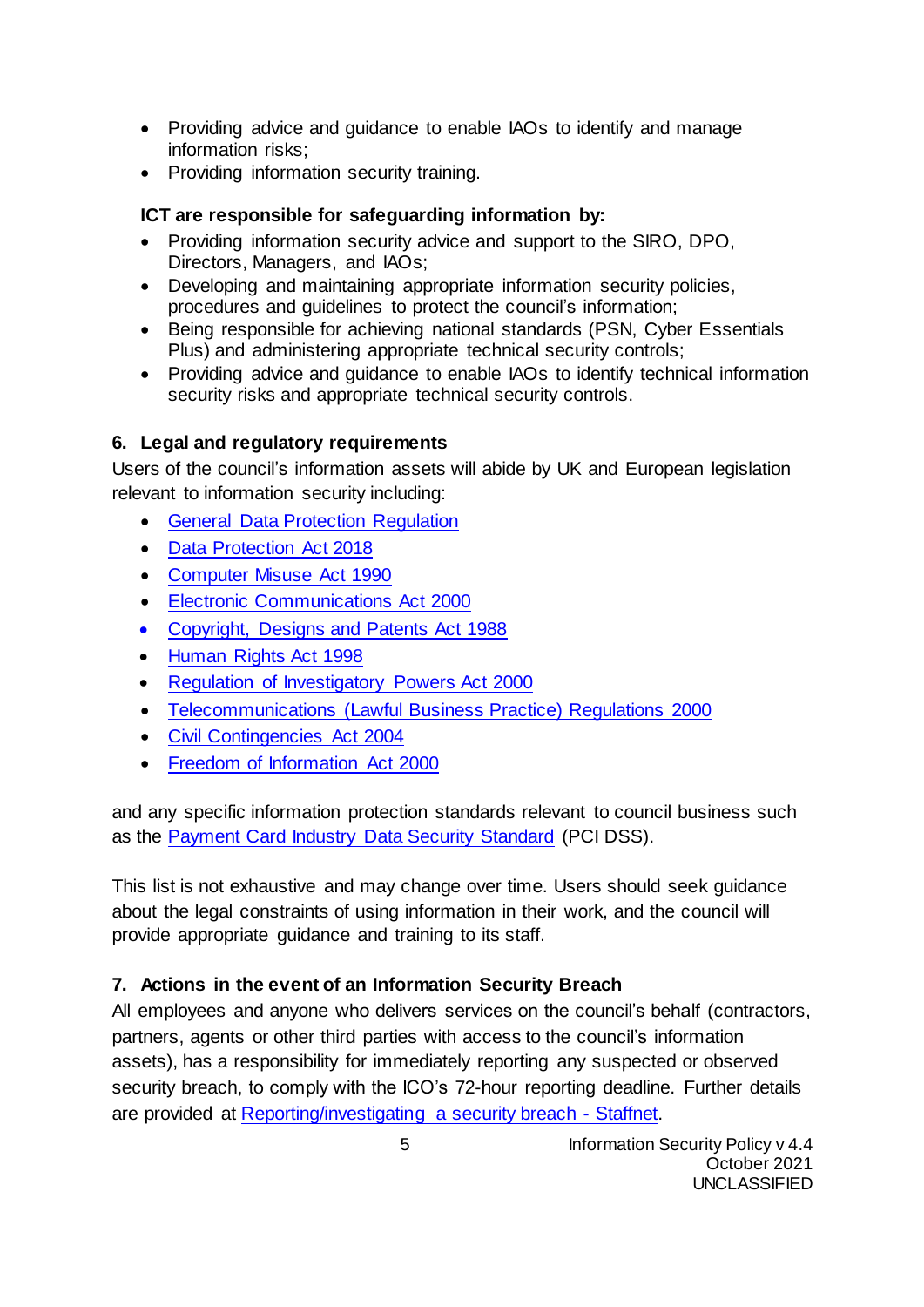## **8. Policy Compliance**

Security breaches that result from a deliberate or negligent disregard of any security policy requirements may, in the council's absolute discretion, result in disciplinary action being taken against that employee. In the event that breaches arise from the deliberate or negligent disregard of the council's security policy requirements, by a user who is not a direct employee of the council, the council shall take such punitive action against that user and/or their employer as the council in its absolute discretion deems appropriate.

The council may, in its absolute discretion, refer the matter of any breach of this policy to the police for investigation. If appropriate the council may also instigate criminal proceedings, if it is reasonable that such breach has or is likely to lead to the commissioning of a criminal offence.

# **9. Information Security Policy Exceptions**

Exceptions will be granted only where there is a clear business case to do so, and where there is evidence that a risk assessment has been undertaken and any additional risks introduced by the exception are mitigated to an acceptable level. The approval of the relevant Director is required, and where this impacts on technical controls the approval of the Director of Corporate Resources is required. All records of exceptions should be directed to the Information Security Team at [informationsecurity@gloucestershire.gov.uk](mailto:informationsecurity@gloucestershire.gov.uk) who will maintain a record.

## **10. Other supporting Information Security Policies, Standards and Procedures**

- Data Protection Policy
- [Card Payment Policy](https://staffnet.gloucestershire.gov.uk/media/220968/card-payment-policy-v02.docx)
- Information Security Incident Management Policy
- [Incident Response and Escalation Procedure](https://staffnet.gloucestershire.gov.uk/internal-services/information-management-service/information-security-incidents/)
- Information/IT Access Policy
- Software Management Policy
- Freedom of Information Policy
- [Testing with Personal Data Standard](https://staffnet.gloucestershire.gov.uk/media/2680/testing_with_personal_data_standards-34388.docx)
- Scanning Policy

All other supporting policies, standards, and procedures can be found at the following link, available on the council's public facing website **Information** [management and security policies.](http://www.gloucestershire.gov.uk/council-and-democracy/strategies-plans-policies/information-management-and-security-policies/)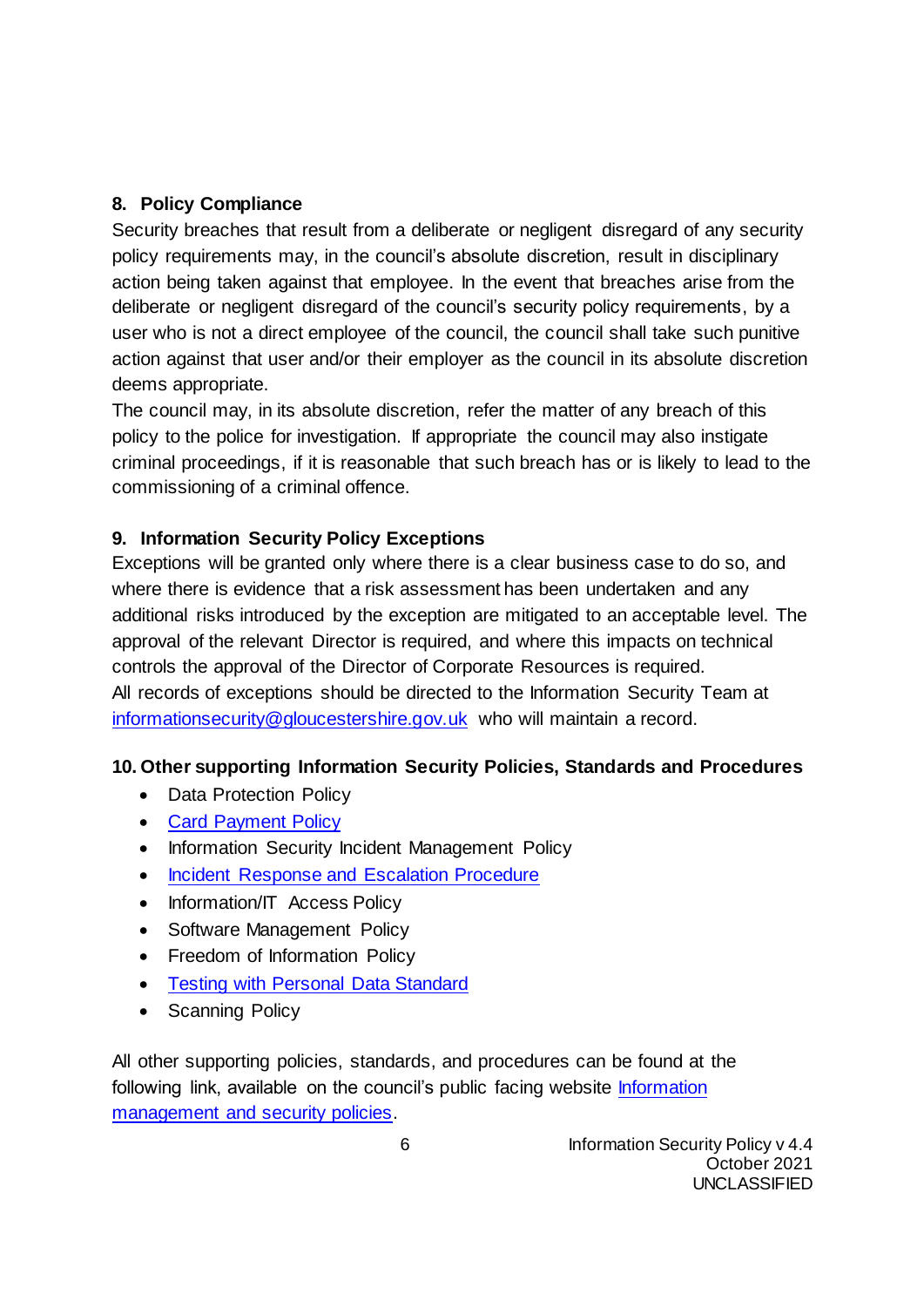If you don't understand the implications of this policy or how it applies to you please contact the following for advice: Information Management Service on 01452 32 4260 or [informationsecurity@gloucestershire.gov.uk](mailto:informationsecurity@gloucestershire.gov.uk)

# **11. Policy Review**

This policy will be reviewed as it is deemed appropriate, but no less frequently than every 3 years.

## **Document Control**

| Author:                 | Kirsty Benzie, Assistant Head of IMS (Caldicott Angel)<br>(based on original by Sue Blundell, Information Security Advisor) |  |
|-------------------------|-----------------------------------------------------------------------------------------------------------------------------|--|
| Owner:                  | Rob Ayliffe, Director of Policy, Performance & Governance                                                                   |  |
|                         | (Senior Information Risk Owner)                                                                                             |  |
| <b>Document Number:</b> | v4.4                                                                                                                        |  |

| <b>Revision</b><br>date | <b>Summary of Changes</b>                                                                                                                              | <b>Changes</b><br>marked |
|-------------------------|--------------------------------------------------------------------------------------------------------------------------------------------------------|--------------------------|
| September               | Links to policies and list of supporting policies updated.                                                                                             | 2.3                      |
| 2015                    | Review period updated to every three years.                                                                                                            |                          |
| April 2016              | Links to staffnet pages updated to take in to account<br>new IMS pages                                                                                 | 2.4                      |
| January<br>2018         | Links to staffnet pages updated to consider new IMS<br>pages. Reference to decommissioned GCSx encryption<br>removed                                   | 2.5                      |
| May 2018                | Updated links to DPA 2018 and removed reference to<br><b>DPA1998</b><br>Amended author to reflect current Assurance Team<br>Manager, included DPO role | 3.0                      |
| August<br>2019          | Full review of policy, update of generic content and<br>hyperlinks                                                                                     | 4.0                      |
| January<br>2020         | Added GCC Card Payment Policy link to section 10,<br>amended policy review date in line with PCIDSS<br>requirements                                    | 4.1                      |
| August<br>2020          | Updated author and policy owner details, re-named<br>CoMT to CLT                                                                                       | 4.2                      |
| December<br>2020        | Update policy owner details                                                                                                                            | 4.3                      |
| October<br>2021         | Minor changes for accessibility purposes including<br>change of policy owner and review of hyperlinks.                                                 | 4.4                      |

## **Document Approvals**

| Version     | <b>Approved By</b> | <b>Date</b>    |
|-------------|--------------------|----------------|
| Version 2.3 | Jane Burns         | September 2015 |